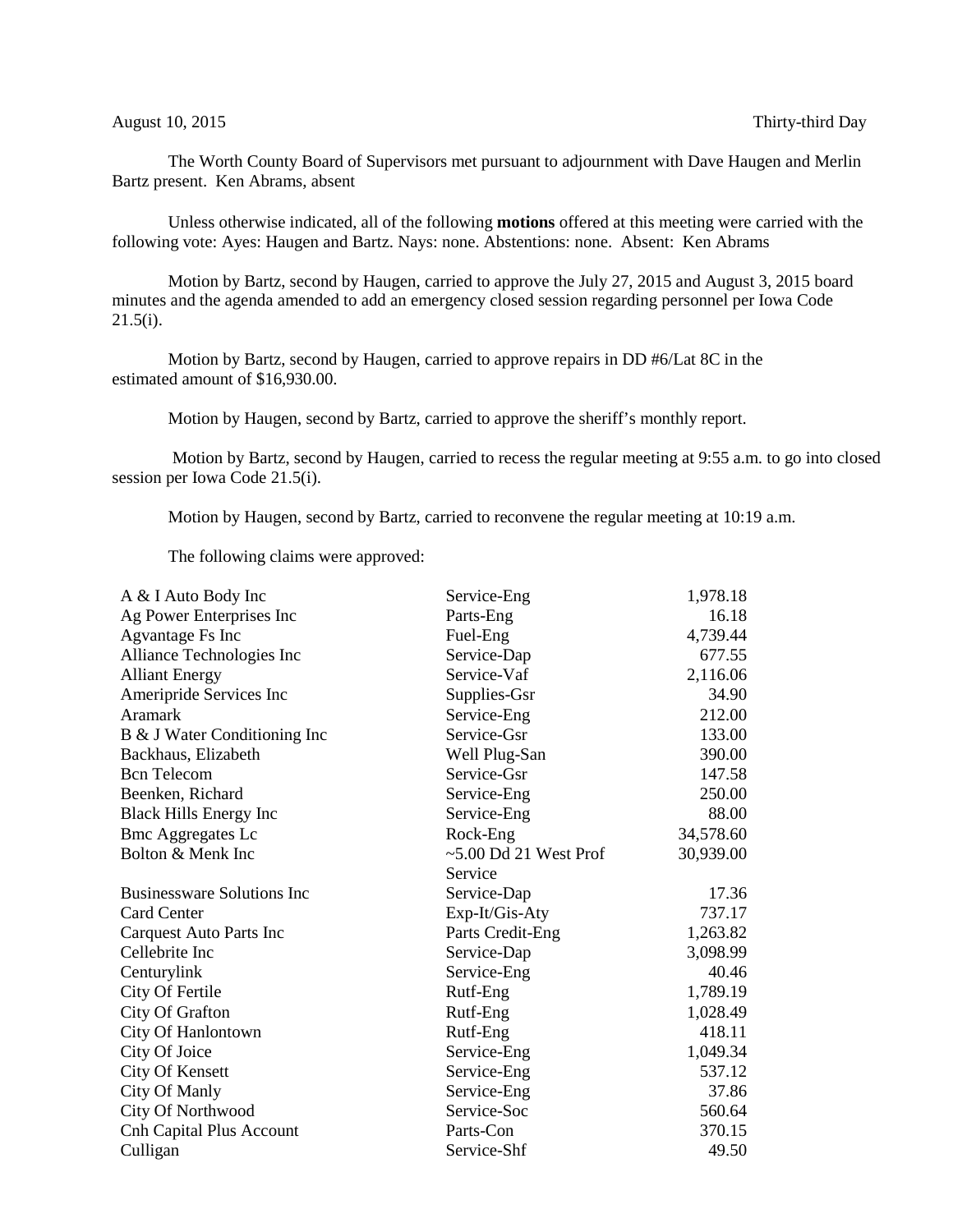| D & D Sales Inc                    | Service-Shf                       | 44.50      |
|------------------------------------|-----------------------------------|------------|
| Dave Syverson Truck Center         | Parts-Eng                         | 223.89     |
| Eilertson, Eugene                  | Tires-Con                         | 743.72     |
| Falkstone Llc                      | Rock-Eng                          | 4,189.10   |
| <b>Fallgatter's Market</b>         | Supplies-Con                      | 923.60     |
| <b>Fastenal Company</b>            | Parts-Eng                         | 260.52     |
| <b>Fertile Pronto</b>              | Fuel-Eng                          | 146.95     |
| Galls, Llc                         | Supplies-Shf                      | 53.93      |
| Goodwin Law Office, Pc             | $\approx$ 5.00 Dd23 Prof Services | 5,693.12   |
| Goveonnection Inc                  | Equip-Dap                         | 496.85     |
| Harris, Dedra                      | Exp-Aud                           | 34.80      |
| <b>Heartland Asphalt Inc</b>       | Supplies-Eng                      | 272.16     |
| Hennigar, Kim                      | Reimb-Phd                         | 17.99      |
| Huber Supply Co Inc                | Service-Eng                       | 105.00     |
| Ia Dept Of Transportation          | Supplies-Eng                      | 146.56     |
| Ia Secretary Of State              | Service-Shf                       | 30.00      |
| Imwca                              | Wk Comp Prem-Ins                  | 6,765.00   |
| Isaca                              | Edu-Aud                           | 35.00      |
| Itsavvy Llc                        | Equip-Dap                         | 2,135.00   |
| J & J Machining Welding & Fabr     | Service-Eng                       | 1,387.50   |
| Joe's Collision & Performance      | Service-Shf                       | 1,113.64   |
| Johanns, Shellie                   | Exp-Aud                           | 207.14     |
| Johnson, Harold H                  | Util-Phd                          | 273.50     |
| Knudtson, Kirby                    | Service-Shf                       | 65.10      |
| Krull, Chad                        | Well Plug-San                     | 613.00     |
| L R Falk Const Co                  | Rock-Eng                          | 174,515.30 |
| Larsen Plumbing & Heating Inc      | Service-Gsr                       | 199.63     |
| <b>Lawson Products Inc</b>         | Supplies-Eng                      | 260.14     |
| Marco Inc                          | Service-Asr                       | 71.39      |
| Mark's Tractor Inc                 | Parts-Eng                         | 465.06     |
| Martin Marietta Materials Inc      | Rock-Eng                          | 3,959.80   |
| Mediacom                           | Service-Gsr                       | 1,798.93   |
| Mercy Medical Center-North Ia      | Service-Mex                       | 491.40     |
| <b>Metal Culverts Inc</b>          | Supplies-Eng                      | 77.49      |
| <b>Midwest Technology Services</b> | Service-Dap                       | 225.00     |
| Mireles, Sandra                    | Mileage-Mha                       | 269.36     |
| Nelson, Marlee                     | Mileage-Phd                       | 13.00      |
| Niacog                             | Service-Tra                       | 9,255.30   |
| Northwood Ag Products              | Supplies-Con                      | 224.36     |
| Northwood Electric Inc             | Service-Ndp                       | 559.17     |
| Northwood Sanitation Llc           | Service-Phd                       | 266.50     |
| Northwood True Value               | Supplies-Phd                      | 248.52     |
| Nuss Truck & Equipment             | Parts Credit-Eng                  | 6,562.69   |
| <b>Olson Trading Post Inc</b>      | Supplies-Con                      | 118.15     |
| Pathology Assoc Of Mason City      | Service-Mex                       | 500.00     |
| Prazak, Edie                       | Mileage-Phd                       | 57.50      |
| <b>Premier Cleaners</b>            | Service-Shf                       | 30.80      |
| Pritchard's Of Northwood Inc       | Service-Shf                       | 108.57     |
| Pronto Market Of Manly             | Supplies-Eng                      | 21.66      |
| <b>Ram Systems</b>                 | Service-Phd                       | 695.00     |
| Reinhart Food Service Llc          | Supplies-Shf                      | 782.24     |
| Rohne, Joel                        | Mileage-It/Gis                    | 160.16     |
| Singelstad's Hardware              | Parts-Eng                         | 25.07      |
|                                    |                                   |            |